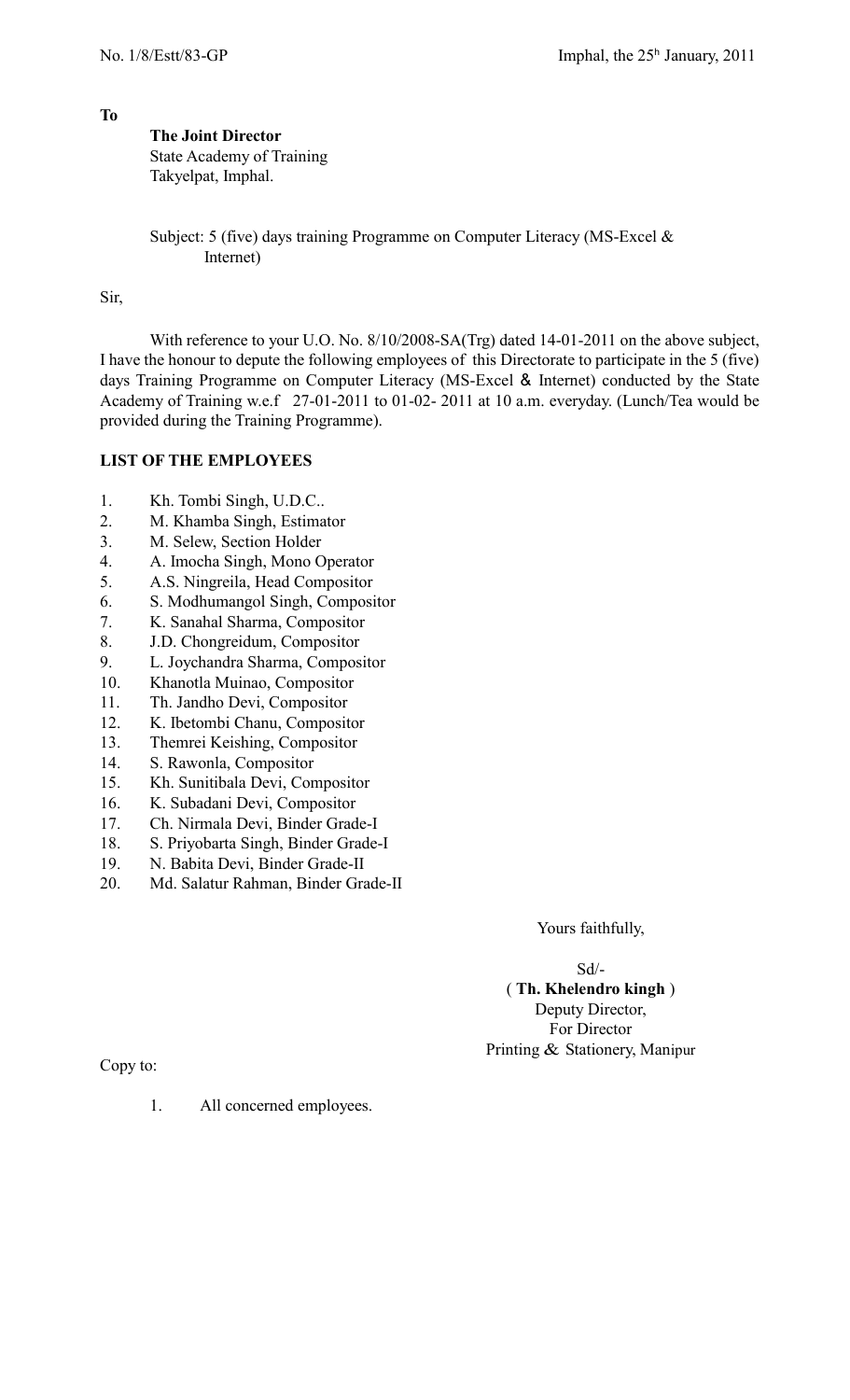**The Joint Director,** State Academy of Training, Takyelpat, Imphal.

Subject: 5(five) days training Programme on Computer Literacy ( MS- Word, MS-Excel & Internet).

## Sir,

With reference to your U.O No. 8/10/2008 SAT(Trg.) dated 17/2/2011 on the above subject, I have the honour to depute the following employees of this Directorate to participate in the 5(five) days Training Programme on Computer Literacy (MS- Word, MS-Excel & Internet) conducted by the State Academy of Training w.e.f. 23rd to 28th February, 2011 at 10:00 am everyday.

## **List of the employees:**

- 1. N. Lokendro Singh, S.O.(Electrical)
- 2. Th. Surchand Singh, Librarian
- 3. Kh.Thoiba Singh,A.P.S.
- 4. Kh. Tombi Singh, U.D.C.
- 5. L.D. Richoen Chiru, Store Keeper
- 6. H. Memi Devi, L.D.C.
- 7. N. Nimai Singh, Copy Holder
- 8. H. Tomchou Singh, Mechanical Supervisor .
- 9. N. Naran Singh, Section Holder
- 10. L. Tarakanta Singh Compositor
- 11. N. Munindro Smgh. Compositor
- 12. Th. Mamota, Compostor
- 13. Hehat Haokip, Compositor
- 14. S. Neinu Gangte,. Compositor
- 15. N. Manibhadra Smgh, Jr. Machineman
- 16. H. Brajagopal Sharma, Labourer
- 17. G. A. Poda Devi, Binder Grade-II
- *18.* G. Nishikanta Sharma, Labourer
- 19. S. Priyobarta Singh, Binder Grade-I
- 20. Th. Kiranbala Oevi, Compositor

Yours faithfully,

Sd/-

# (M. **Harekrishna** )

Director, Printing & Stationery, Manipur

Copy to :–

- 1. All concerned employees are hereby informed to report/attend the training programme in time
- 2. Notice Board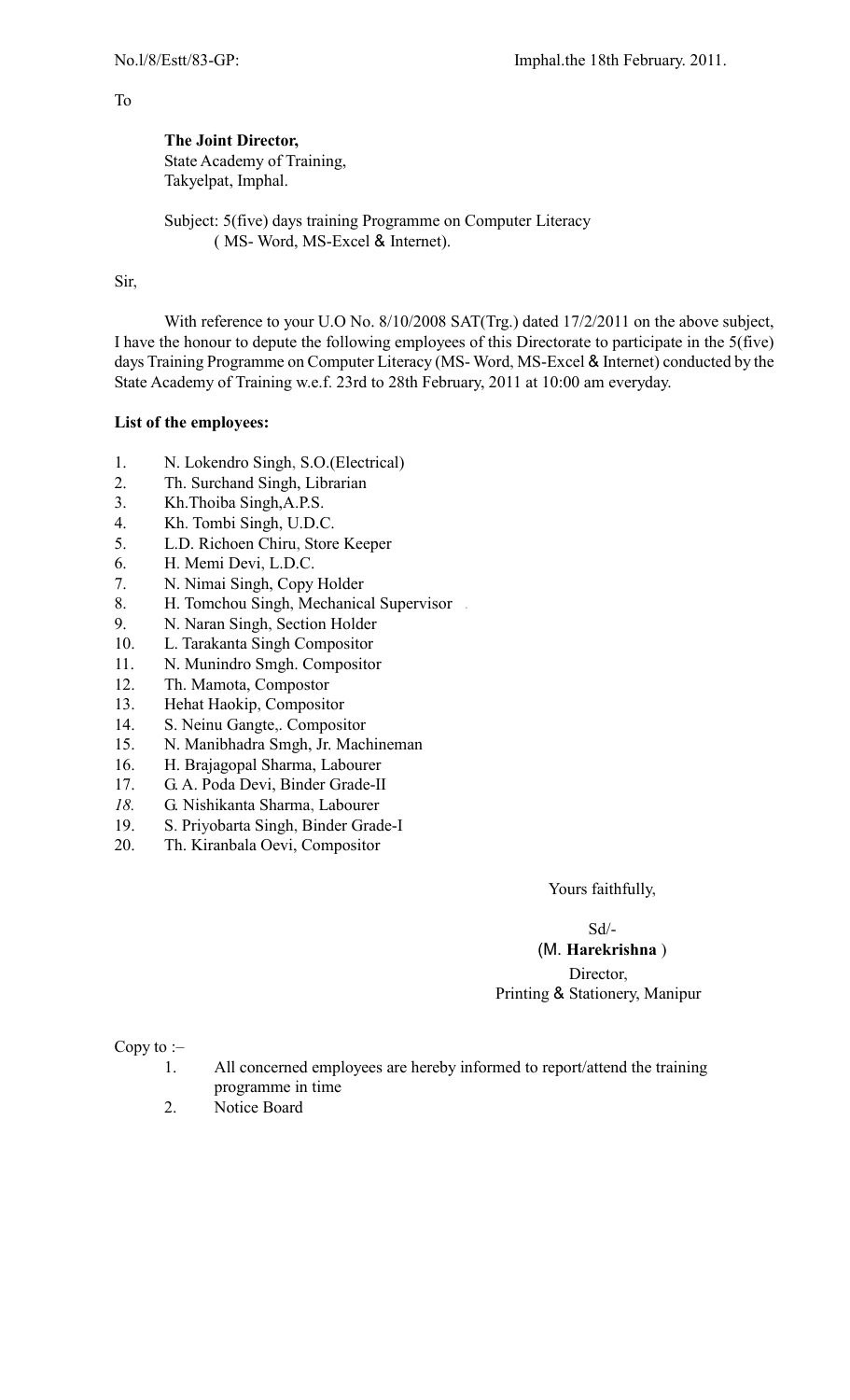**The Joint Director,** State Academy of Trairnng,

Takyelpat, Imphal

Subject :- Deputation of staff/officers for Computer training.

With reference to your U.O. letter No. 1/1/2009-JD/SAT dated 29.1.2009 regarding Computer training programme. I have the honour to nominate and depute the following 20(hventy) Govt employees of this Directorate for undergoing Computer training in State Academy of training for a period of 15(fifteen) days w.e.f. 2-2-2009.

| Sl. No. | <b>Name</b>                                                                                 | <b>Designation</b> | <b>Educational</b>     |
|---------|---------------------------------------------------------------------------------------------|--------------------|------------------------|
|         | $\overline{2}$                                                                              | 3                  | qualification          |
| 1.      | Kh. Thoiba Singh                                                                            | A.P.S.             | B.A                    |
| 2.      | Nula Larsung                                                                                | Head Clerk         | B.A                    |
| 3.      | Neipi Gangte, Head Reader                                                                   |                    | B.A                    |
| 4.      | A. Jawan Singh, LD.C.                                                                       |                    | <b>HSLC</b>            |
| 5.      | H. Memi Devi, -do-                                                                          |                    | <b>HSLC</b>            |
| 6.      | M. Nabakumar Singh, -do-<br>T. Tuteandra Singh, -do-<br>Th. Indrakumar Singh, Computor      |                    | B.A                    |
| 7.      |                                                                                             |                    | B.Sc.                  |
| 8.      | T. Dev Anand, Asstt. Supdt.<br>Th. Binodkumar Singh, Foreman<br>Doukholet Touthang, Foreman |                    | B.A                    |
| 9.      |                                                                                             |                    | B.A/Diploma Ptg. Tech. |
| 10.     | L.D Richoen Chiru, Store Keeper                                                             |                    | B.A/Diploma Ptg. Tech. |
| 11.     |                                                                                             |                    | <b>HSLC</b>            |
| 12.     |                                                                                             |                    | P.U.(Arts)             |
| 13.     | Khanotla Muinao, Compositor                                                                 |                    | P.U.(Arts)             |
| 14.     | A. Imocha Singh, Mono Operator                                                              |                    | <b>HSLC</b>            |
| 15.     | K Samson,-do-                                                                               |                    | <b>HSLC</b>            |
| 16.     | H. Juge Singh, Compositor                                                                   |                    | XII                    |
| 17.     | K. Ashin Kabui, -do-                                                                        |                    | B.A.                   |
| 18.     | Themrei Keishing, -do-                                                                      |                    | P.U.(Arts              |
| 19.     | Sh. Gopal Singh, -do-                                                                       |                    | B.A.                   |
| 20.     | Ng. Jamini Devi, Jr. Hindi Reader                                                           |                    | B.A.                   |

I would also like to request you to kindly keep the Directorate posted about the attendance and performance of the employees deputed for training on a bi-weekly basis for taking action whenever necessary.

Yours faithfully

Copy to :-

- 1. The Commissioner(GAD),
	- Govt. pf Manipur for kind information.
- 2. The Deputy Director, Ptg. & Sty., Manipur.
- 3. Shri Th. Damudor Singh, Asstt. Supdt. He shall look after the work of Shri T. Dev Anand, Asstt. Supdt.(Machine and Binding Sections) during the training period.
- 4. K. Romabati Devi, Store Officer, She shall look after the works of Store Keeper.
- 5. Kh. Mema Devi, Accountant, She shall look after the work of Head Clerk and other Establishment matter.
- 6. All concerrned employees. They are directed to report to the Joint Director, SAT on 2- 2-2009 at 10.00 am sharp to ensure enrollment for the training without fail.
- 7. Officer Niotice Board.

Sd/- **( M. Luikham )** Director, Printing & Stastionery, Manipur.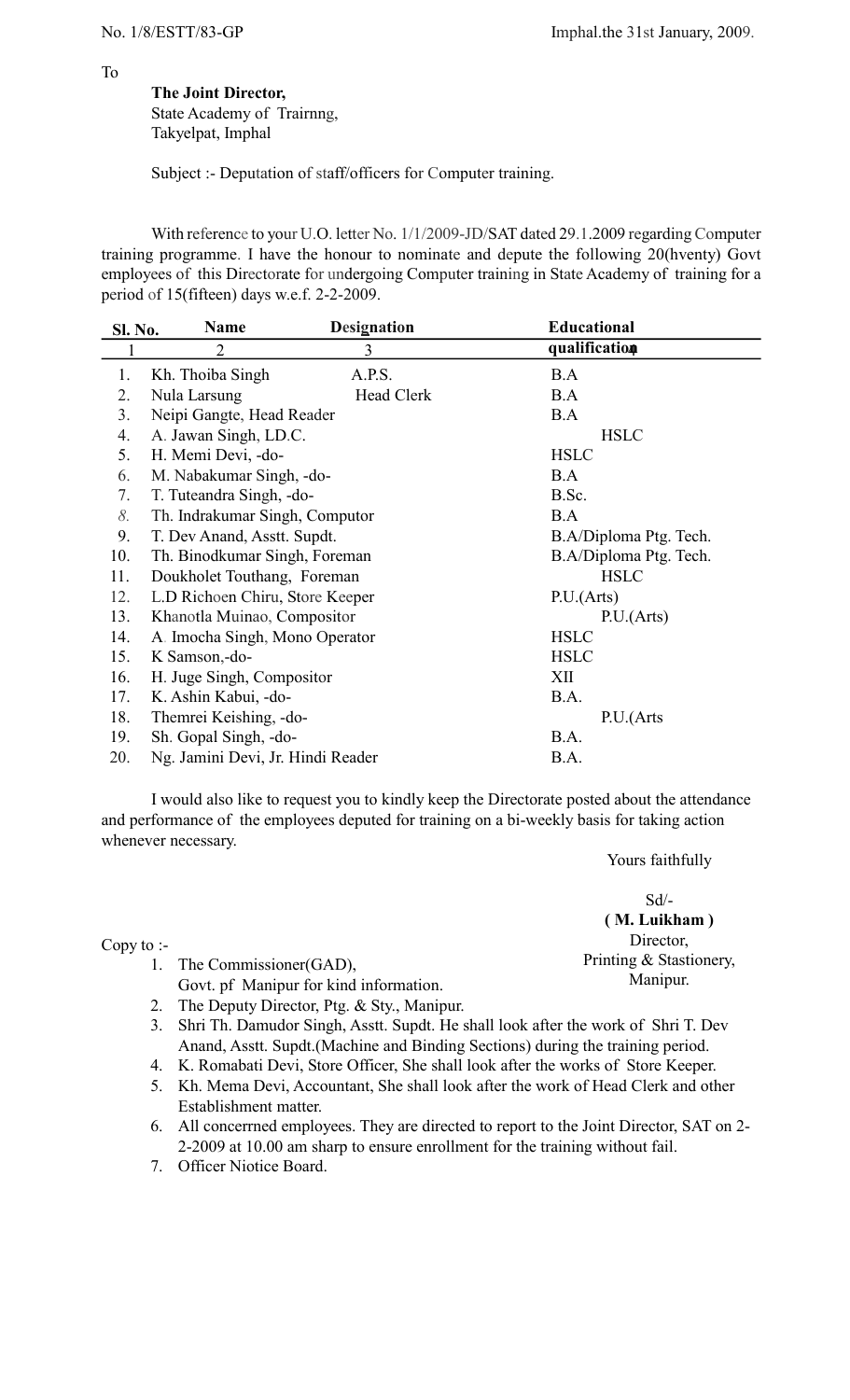**The Joint Director,** State Academy of Training, Takyelpat, Imphal.

Subject : 3(three)days Training Programme on Service Matters at SAT Takyelpat, Irnphal. w.e.f.  $3<sup>fil</sup>$  August to  $5<sup>lh</sup>$  August 2009.

Sir,

With reference to U.O. No. 1/7/2009-JD/SAT dated 29<sup>th</sup> July, 2009 on the above subject, I have the honour to depute the following Officers/Employees of this Directorate to participate in the 3 ( three) Days Training Programme on Service Matters conducted by the State Academy of Training w.e.f. 03-08-2009 to 05-08-2009.

- 1. Shri Th. Damudor Singh, Asstt. Supdt.
- 2. Shri T. Dev Anand. Asstt. Supdt.
- 3. Shri Doukholet Touthang, Asstt. Supdt.
- 4. Shri Th. Binodkumar Singh, Foreman
- 5. Shri N ula Larsung, Head Clerk
- 6. Smt. Kh. Merna Devi, Accountant
- 7. Smt. Neipi Gangte. Head Reader
- 8. Smt. L. D. Richoen Chiru, Store Keeper
- 9. Shri Th. lndrakumar Singh, Computer
- 10. Smt. W. Tarnpha Devi, UDC
- 11. Shri M. Khamba Singh, Estimator
- 12. Sm:. H. Memi Devi, LDC
- 13. Shri A. Jawan Singh, LDC
- 14. Shri M. Nabakumar Singh, LDC
- 15. Shri T. Tuteandra Singh, LDC
- 16. Smt. Ng. Jamini Devi Jr. Hindi Reader

Yours faithfully,

Sd/- **( Th. Khelendro Singh )** Deputy Director. Printing & Stationery. Manipur.

Copy to :-

- 1. The Director, Printing & Stationery, Manipur for favour of kind information.
- 2. All concerned Officers and Employees. They shall report to the Joint Director, SAT, Takyelpat, Imphal on 03-08-2009 at 9.30 am for the Training Programme.